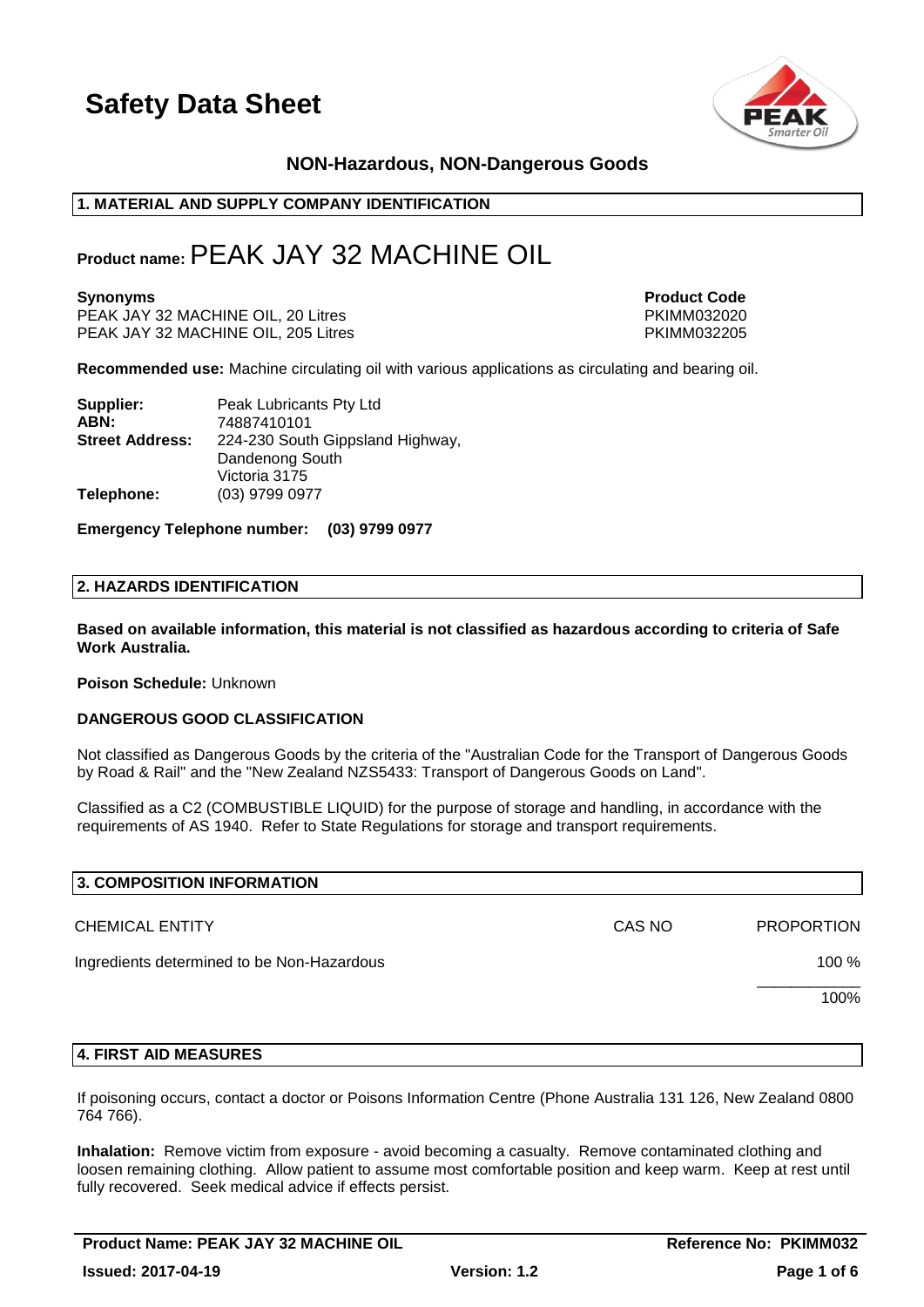

**Skin Contact:** If skin or hair contact occurs, remove contaminated clothing and flush skin and hair with running water. If swelling, redness, blistering or irritation occurs seek medical assistance.

**Eye contact:** If in eyes wash out immediately with water. In all cases of eye contamination it is a sensible precaution to seek medical advice.

**Ingestion:** Rinse mouth with water. If swallowed, do NOT induce vomiting. Give a glass of water to drink. Never give anything by the mouth to an unconscious patient. If vomiting occurs give further water. Seek medical advice.

**PPE for First Aiders:** Wear safety shoes, overalls, gloves, safety glasses. Available information suggests that gloves made from nitrile rubber should be suitable for intermittent contact. However, due to variations in glove construction and local conditions, the user should make a final assessment. Always wash hands before smoking, eating, drinking or using the toilet. Wash contaminated clothing and other protective equipment before storing or re-using.

**Notes to physician:** Treat symptomatically.

# **5. FIRE FIGHTING MEASURES**

**Hazchem Code:** Not applicable.

**Suitable extinguishing media:** If material is involved in a fire use water fog (or if unavailable fine water spray), alcohol resistant foam, standard foam, dry agent (carbon dioxide, dry chemical powder).

**Specific hazards:** Combustible liquid.

**Fire fighting further advice:** On burning or decomposing may emit toxic fumes. Fire fighters to wear selfcontained breathing apparatus and suitable protective clothing if risk of exposure to vapour or products of combustion or decomposition.

# **6. ACCIDENTAL RELEASE MEASURES**

# **SMALL SPILLS**

Wear protective equipment to prevent skin and eye contamination. Avoid inhalation of vapours or dust. Wipe up with absorbent (clean rag or paper towels). Collect and seal in properly labelled containers or drums for disposal.

# **LARGE SPILLS**

Clear area of all unprotected personnel. Slippery when spilt. Avoid accidents, clean up immediately. Wear protective equipment to prevent skin and eye contamination and the inhalation of vapours. Work up wind or increase ventilation. Contain - prevent run off into drains and waterways. Use absorbent (soil, sand or other inert material). Collect and seal in properly labelled containers or drums for disposal. If contamination of crops, sewers or waterways has occurred advise local emergency services.

# **Dangerous Goods - Initial Emergency Response Guide No:** Not applicable

# **7. HANDLING AND STORAGE**

**Handling:** Avoid eye contact and repeated or prolonged skin contact. Avoid inhalation of vapour, mist or aerosols.

**Storage:** Store in a cool, dry, well-ventilated place and out of direct sunlight. Store away from foodstuffs. Store away from incompatible materials described in Section 10. Store away from sources of heat and/or ignition. Keep container standing upright. Keep containers closed when not in use - check regularly for leaks.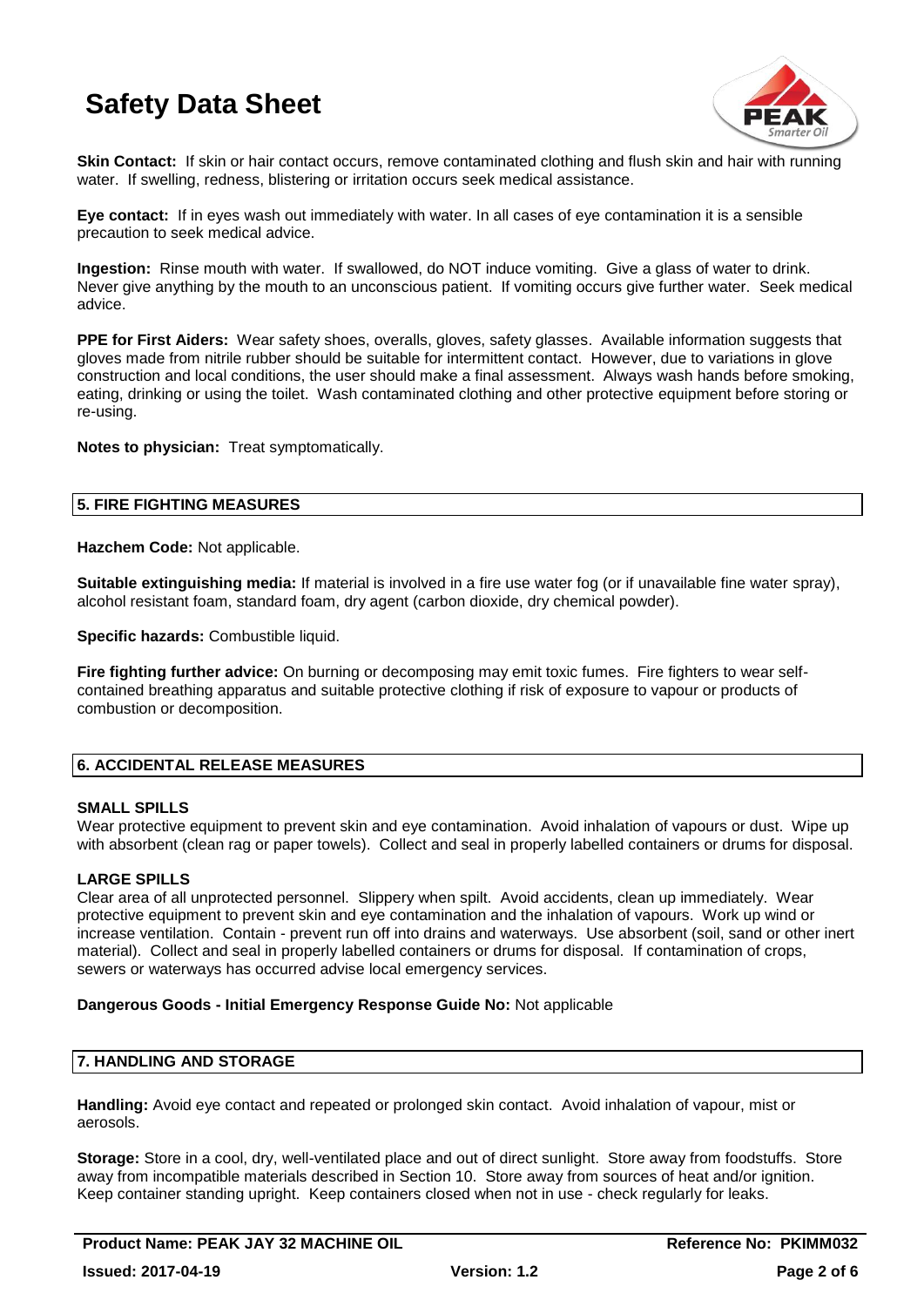

Classified as a C2 (COMBUSTIBLE LIQUID) for the purpose of storage and handling, in accordance with the requirements of AS 1940. Refer to State Regulations for storage and transport requirements.

# **8. EXPOSURE CONTROLS / PERSONAL PROTECTION**

**National occupational exposure limits:** No value assigned for this specific material by Safe Work Australia.

**Biological Limit Values:** As per the "National Model Regulations for the Control of Workplace Hazardous Substances (Safe Work Australia)" the ingredients in this material do not have a Biological Limit Allocated.

**Engineering Measures:** Natural ventilation should be adequate under normal use conditions.

**Personal Protection Equipment:** SAFETY SHOES, OVERALLS, GLOVES, SAFETY GLASSES.

Personal protective equipment (PPE) must be suitable for the nature of the work and any hazard associated with the work as identified by the risk assessment conducted.

Wear safety shoes, overalls, gloves, safety glasses. Available information suggests that gloves made from nitrile rubber should be suitable for intermittent contact. However, due to variations in glove construction and local conditions, the user should make a final assessment. Always wash hands before smoking, eating, drinking or using the toilet. Wash contaminated clothing and other protective equipment before storing or re-using.

**Hygiene measures:** Keep away from food, drink and animal feeding stuffs. When using do not eat, drink or smoke. Wash hands prior to eating, drinking or smoking. Avoid contact with clothing. Avoid eye contact and repeated or prolonged skin contact. Avoid inhalation of vapour, mist or aerosols. Ensure that eyewash stations and safety showers are close to the workstation location.

### **9. PHYSICAL AND CHEMICAL PROPERTIES**

| Liquid         |  |
|----------------|--|
| N Av           |  |
| Characterisitc |  |
|                |  |

**Solubility:** N Av **Specific Gravity:** N Av **Density:** 0.8600 g/mL @ 15°C **Relative Vapour Density (air=1):** N Av **Vapour Pressure (20 °C):** N Av **Flash Point (°C):** > 210 **Flammability Limits (%):** N Av **Autoignition Temperature (°C):** N Av **Melting Point/Range (°C):** N Av **Boiling Point/Range (°C):** N Av<br> **pH:** N Av **pH:** N Av **Viscosity:** 32 cSt @ 40°C

(Typical values only - consult specification sheet)  $N Av = Not available, N App = Not applicable$ 

# **10. STABILITY AND REACTIVITY**

**Chemical stability:** This material is thermally stable when stored and used as directed.

**Conditions to avoid:** Elevated temperatures and sources of ignition.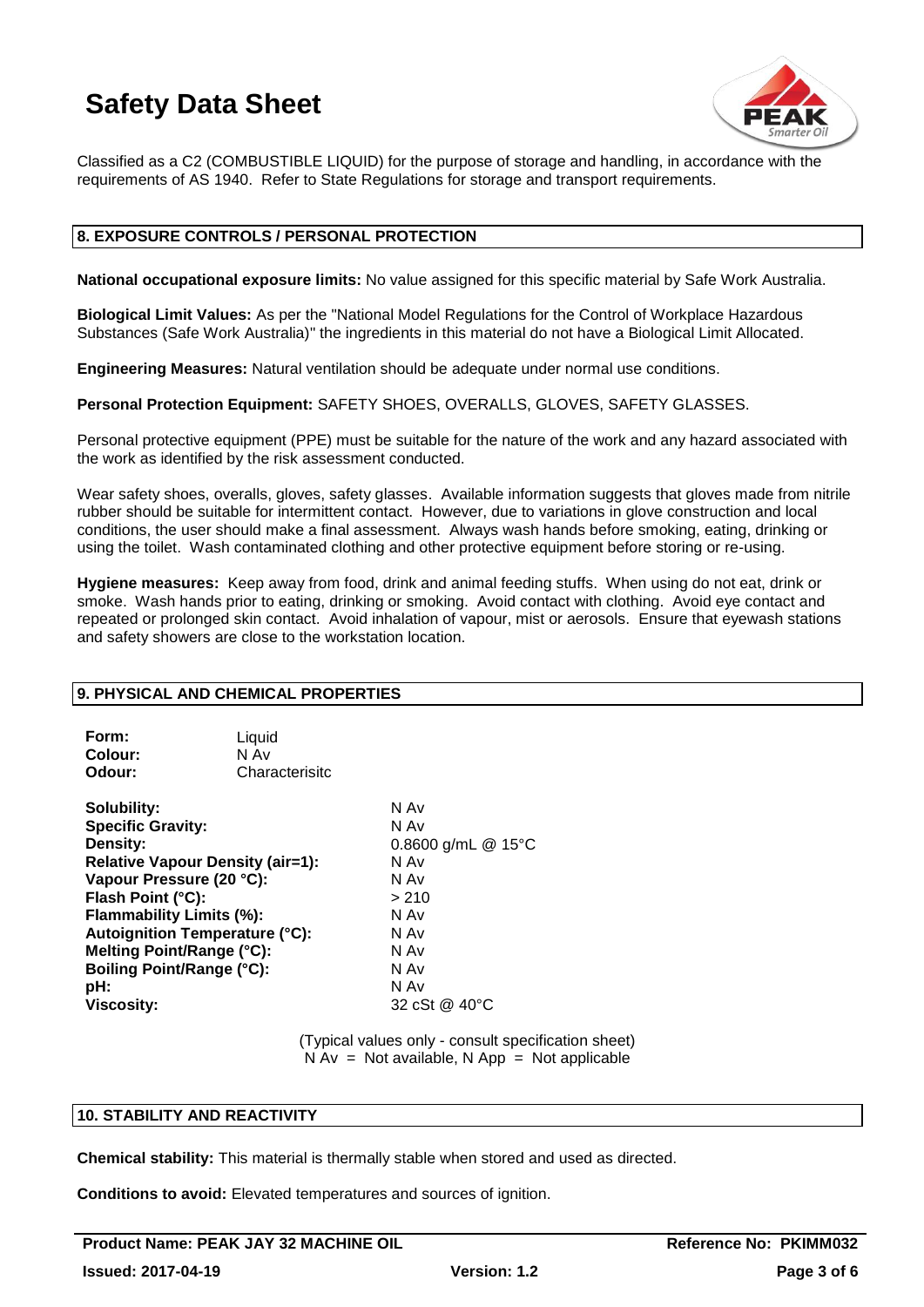

**Incompatible materials:** Oxidising agents.

**Hazardous decomposition products:** Oxides of carbon and nitrogen, smoke and other toxic fumes.

**Hazardous reactions:** No known hazardous reactions.

# **11. TOXICOLOGICAL INFORMATION**

No adverse health effects expected if the product is handled in accordance with this Safety Data Sheet and the product label. Symptoms or effects that may arise if the product is mishandled and overexposure occurs are:

### **Acute Effects**

**Inhalation:** Material may be an irritant to mucous membranes and respiratory tract.

**Skin contact:** Contact with skin may result in irritation.

**Ingestion:** Swallowing can result in nausea, vomiting and irritation of the gastrointestinal tract.

**Eye contact:** May be an eye irritant.

### **Acute toxicity**

**Inhalation:** This material has been classified as non-hazardous. Acute toxicity estimate (based on ingredients): LC50 > 20.0 mg/L for vapours or LC50 > 5.0 mg/L for dust and mist or LC50 > 20,000 ppm for gas

**Skin contact:** This material has been classified as non-hazardous. Acute toxicity estimate (based on ingredients): >2,000 mg/Kg bw

**Ingestion:** This material has been classified as non-hazardous. Acute toxicity estimate (based on ingredients): >2,000 mg/Kg bw

**Corrosion/Irritancy:** Eye: this material has been classified as not corrosive or irritating to eyes. Skin: this material has been classified as not corrosive or irritating to skin.

**Sensitisation:** Inhalation: this material has been classified as not a respiratory sensitiser. Skin: this material has been classified as not a skin sensitiser.

**Aspiration hazard:** This material has been classified as non-hazardous.

**Specific target organ toxicity (single exposure):** This material has been classified as non-hazardous.

# **Chronic Toxicity**

**Mutagenicity:** This material has been classified as non-hazardous.

**Carcinogenicity:** This material has been classified as non-hazardous.

**Reproductive toxicity (including via lactation):** This material has been classified as non-hazardous.

**Specific target organ toxicity (repeat exposure):** This material has been classified as non-hazardous.

# **12. ECOLOGICAL INFORMATION**

Avoid contaminating waterways.

**Acute aquatic hazard:** This material has been classified as non-hazardous. Acute toxicity estimate (based on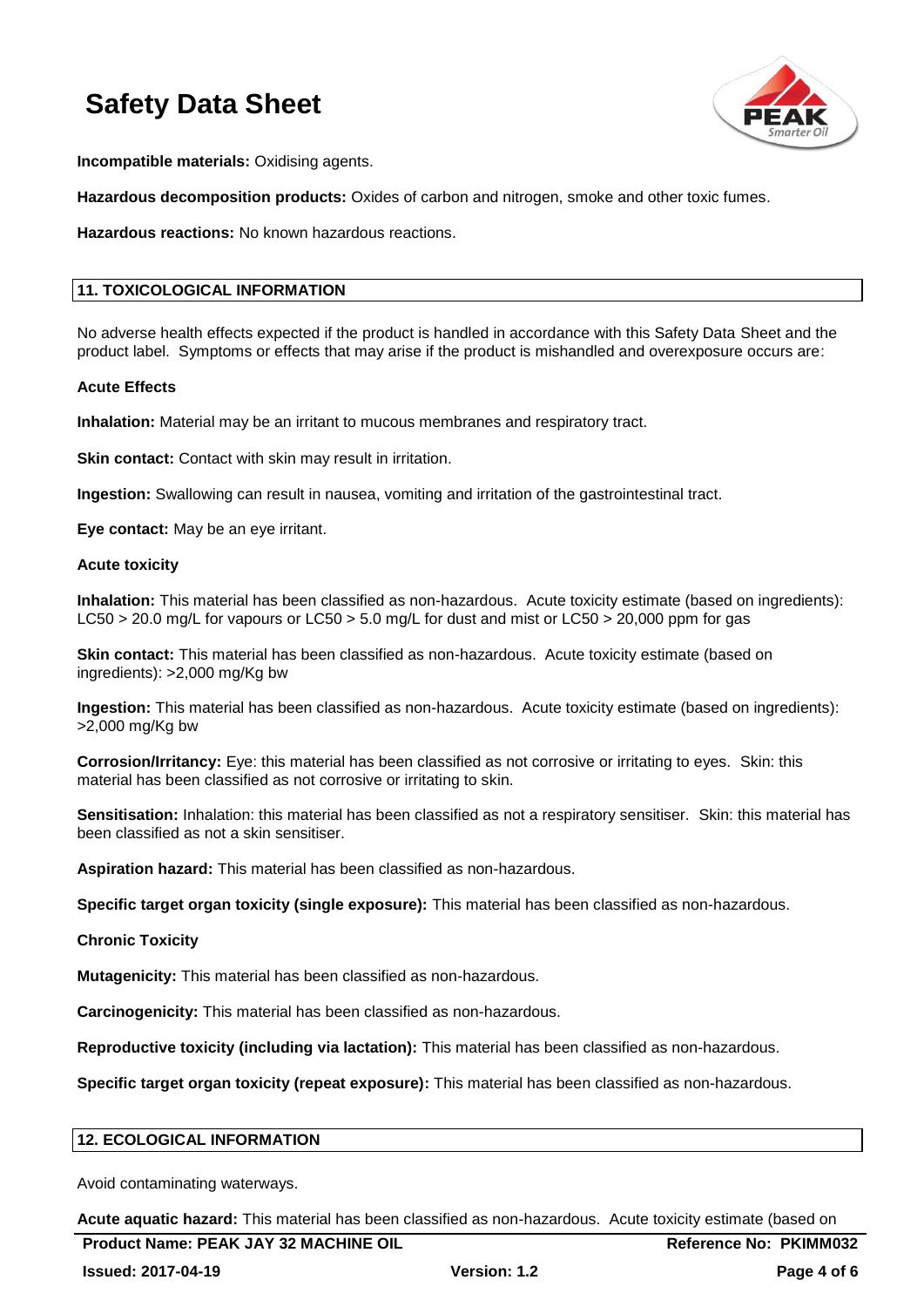

ingredients): >100 mg/L

**Long-term aquatic hazard:** This material has been classified as non-hazardous. Non-rapidly or rapidly degradable substance for which there are adequate chronic toxicity data available OR in the absence of chronic toxicity data, Acute toxicity estimate (based on ingredients): >100 mg/L, where the substance is not rapidly degradable and/or BCF  $<$  500 and/or log K<sub>ow</sub>  $<$  4.

**Ecotoxicity:** No information available.

**Persistence and degradability:** No information available.

**Bioaccumulative potential:** No information available.

**Mobility:** No information available.

# **13. DISPOSAL CONSIDERATIONS**

Persons conducting disposal, recycling or reclamation activities should ensure that appropriate personal protection equipment is used, see "Section 8. Exposure Controls and Personal Protection" of this SDS.

If possible material and its container should be recycled. If material or container cannot be recycled, dispose in accordance with local, regional, national and international Regulations.

### **14. TRANSPORT INFORMATION**

### **ROAD AND RAIL TRANSPORT**

Not classified as Dangerous Goods by the criteria of the "Australian Code for the Transport of Dangerous Goods by Road & Rail" and the "New Zealand NZS5433: Transport of Dangerous Goods on Land".

### **MARINE TRANSPORT**

Not classified as Dangerous Goods by the criteria of the International Maritime Dangerous Goods Code (IMDG Code) for transport by sea.

### **AIR TRANSPORT**

Not classified as Dangerous Goods by the criteria of the International Air Transport Association (IATA) Dangerous Goods Regulations for transport by air.

# **15. REGULATORY INFORMATION**

# **This material is not subject to the following international agreements:**

Montreal Protocol (Ozone depleting substances) The Stockholm Convention (Persistent Organic Pollutants) The Rotterdam Convention (Prior Informed Consent) Basel Convention (Hazardous Waste) International Convention for the Prevention of Pollution from Ships (MARPOL)

### **This material/constituent(s) is covered by the following requirements:**

• All components of this product are listed on or exempt from the Australian Inventory of Chemical Substances (AICS).

• All components of this product are listed on or exempt from the New Zealand Inventory of Chemical (NZIoC).

| <b>16. OTHER INFORMATION</b> |  |  |
|------------------------------|--|--|
|                              |  |  |